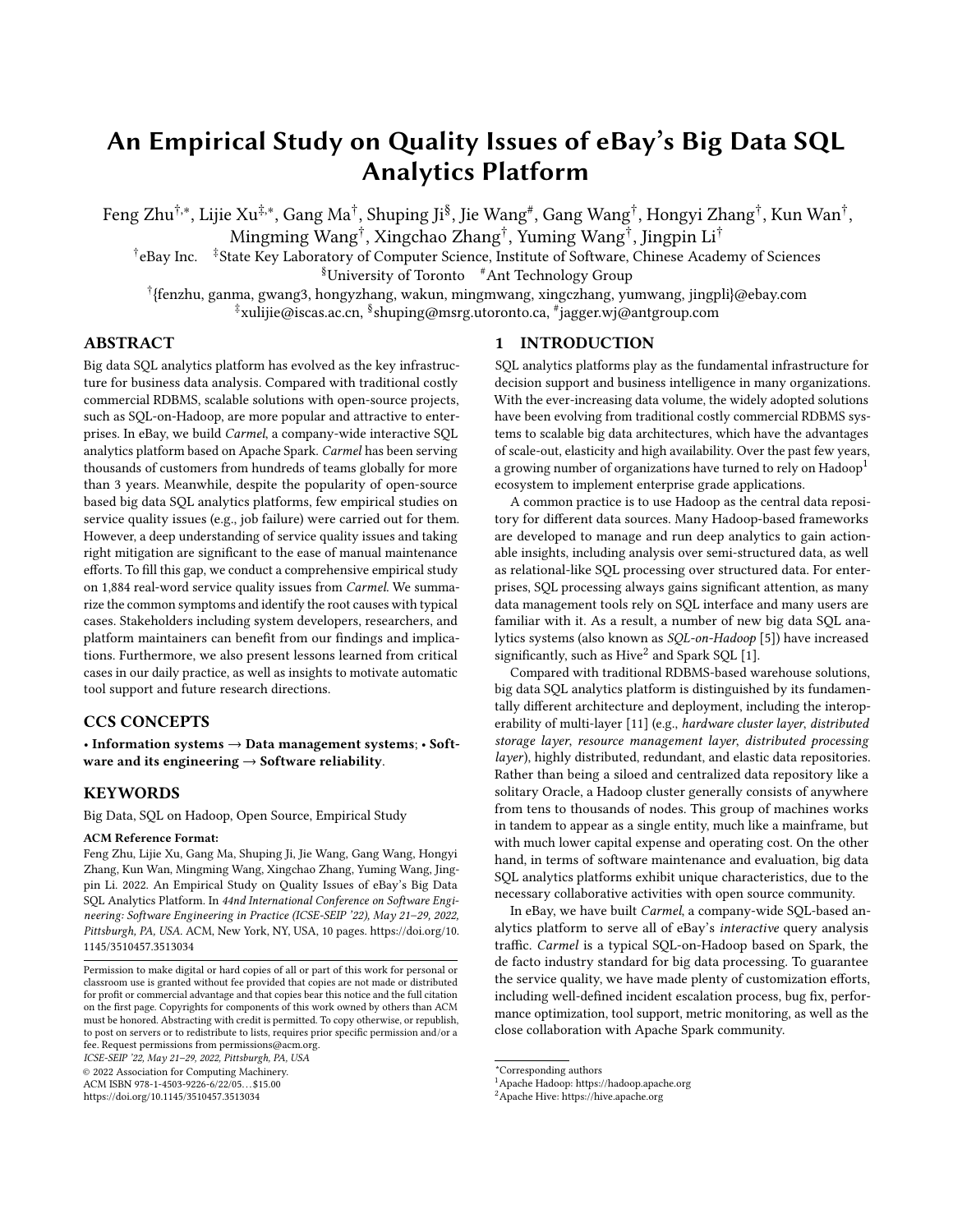<span id="page-1-0"></span>

Figure 1: Carmel platform architecture and deployment.

Despite the popularity of open-source based big data SQL analytic platforms, to the best of our knowledge, few studies were carried out for them, including the service quality, maintenance and evolution. We believe that it is important to understand the characteristics of service quality issues and root causes, so that stakeholders including system developers, platform maintainers, and researchers can benefit from the findings and implications. To fill this gap, we conduct a comprehensive empirical study on 1,884 tracked issues and try to answer the following research questions.

- RQ1: What are the common symptoms of quality issues?
- RQ2: What are the common root causes of quality issues?
- RQ3: What efforts researchers can do to mitigate the issues?

Contributions. (1) We present the first comprehensive study on service quality issues of open-source based big data SQL analytics platform. Our work can help better understand the issues in similar platforms and provide mitigation guidelines. (2) We perform indepth root cause analysis and obtain some interesting findings that have rarely been discussed before, such as abnormal query transformation and big data components mismatches. Our findings not only facilitate engineers to diagnose and fix the issues, but also motivate automatic tools for the ease of manual maintenance. (3) We propose 5 research topics (also pain points in practice) on reliability and performance, which require knowledge in software engineering, system architecture, and databases.

## 2 BACKGROUND: CARMEL IN EBAY

In the past, eBay had years of investment in Teradata as its business intelligence solution for company-wide data analytics. However, with the continuously increasing data volume, the solution from a third-party service vendor like Teradata not only exposes limitations on scalability and flexibility, but also becomes more expensive.

History. In 2018, eBay started the Carmel project, a big data SQL analytics platform. Carmel is based on Apache Spark and aims to undertake the workloads from Teradata. One challenge we ever confronted was how to empower the SQL execution engine with matching performance and stability of the previous system. Though Carmel can naturally inherit the scalability and flexibility of Spark, there is a big performance gap between the previous commercial software and the open-source Spark SQL engine. For example, a query with multiple JOIN operators might only execute for a few seconds on Teradata, while the same query could take several minutes on the new SQL-on-Hadoop engine, especially when multiple users execute different queries concurrently. To reduce this gap, we made significant optimizations and customizations, such as data caching, bloom filter join, view-based access controls, dynamic predicates pushing down, range join algorithm and so on. Carmel also offers the capacity to integrate with complementary open-source systems to provide better analytics functions and user experience.

Architecture. Figure [1](#page-1-0) depicts Carmel's platform architecture. Gateway is the platform's access point. It is lightweight and compatible with the Hive thrift protocol. Gateway is responsible for client connection, authentication and traffic distribution. Business intelligence tools, such as Tableau and MicroStrategy, can use JDBC and ODBC protocols to connect with Carmel through Gateway to run SQL commands. Spark adopts the master-slave architecture containing one central coordinator and multiple distributed worker nodes. The central coordinator is called Driver and it communicates with all the workers. Each worker node consists of one or more Executors. Carmel provides service by running many Spark Servers in Hadoop YARN cluster. Organizations in eBay domain have dedicated YARN queues to execute their respective workloads as a way to get rid of resource contention. When a Spark server is started, a number of executors will be allocated and started in the queue. The thrift server and executors are long-running services that keep processing all SQL requests coming to that queue. Carmel runs in a Interactive Cluster, which utilizes SSD disk to speedup data IO performance. The table metadata is stored in a shared Hive metastore, which resides on a separate General Cluster. The metadata are accessible by Spark driver and executors.

Workload lifecycle. The workload lifecycle in Carmel can be described from high-level session to low-level task. Each connection establishes a session, which contains a number of SQL queries. A query will be transformed into a query plan. The transformation is completed by the parser, analyzer and optimizer. A query plan contains one or more Spark jobs. A job can be divided into a number of stages based on the shuffle boundary. Each stage can be further divided into a number of tasks based on RDD data partitions.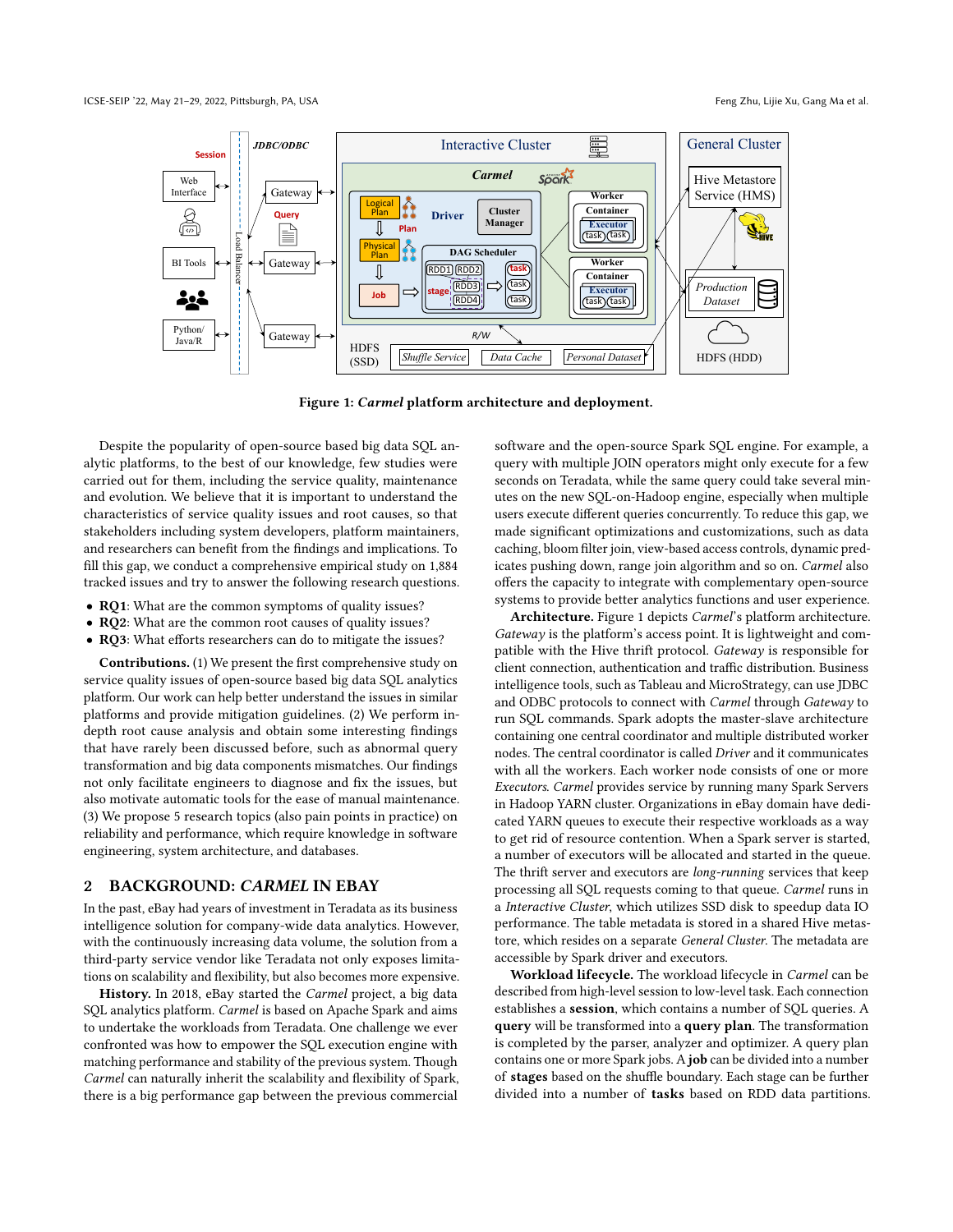An Empirical Study on Quality Issues of eBay's Big Data SQL Analytics Platform **ICSE-SEIP '22, May 21-29, 2022, Pittsburgh**, PA, USA

RDD is an abstracted primitive in Spark for efficient distributed computing. A task is the smallest work unit for Spark executors.

Carmel uses about 4,000 cluster nodes to manage and process hundreds of petabytes of data. There are over 1,200 distinct users, who submit about 300,000 SQL queries every day. The execution of 80% queries can be finished within 30 seconds. Carmel has already evolved as a fundamental infrastructure in eBay and help saving tens of millions of dollars every year. The platform's outstanding performance is a key factor in the smooth roll out of Hadoop ecosystem across eBay. As we continue leveraging data to power eBay's tech-led re-imagination, building our own in-house solution puts us in the driver's seat for ongoing enhancements and innovations.

# 3 STUDY METHODOLOGY

We analyze 1,884 real-world service quality issues occurred on Carmel in a whole year, a.k.a., from August 2020 to July 2021. It should be clarified that our research focuses on the query engine (i.e., the green colored part in Figure [1\)](#page-1-0), which is the kernel of a big data SQL analytics platform. For those relied components (e.g., Zookeeper), we will not dive into their internal mechanism details. Hence, we also use Carmel "system" to refer in particular to the Carmel-Spark system in the rest of this paper.

Data Collection. We track all the noteworthy issues as tickets in eBay's JIRA system. These issues could be reported by users, detected by different monitoring tools, identified & promoted by developers, or directly triggered by incident escalation. A JIRA ticket contains all information about an issue, including but not limited to background, priority, labels and comments. We develop scripts to extract and analyze all tickets data through JIRA API. For a small number of complex issues, we also refer to the history emails, slack conversations, and audit logs as complementary information.

Issue Classification & Root Cause Identification. Carmel has a suite of auxiliary tools (e.g., monitoring systems, regression testing system, query execution history server, audit log system), and a well-defined escalation process to track and investigate service quality issues on 24/7 basis. For example, Carmel's audit log system pre-defined about 40 error message patterns with frequent keywords (e.g., "IO exception") to automatically extract and categorize job failures. Carmel's monitoring system monitor more than 100 metrics (e.g., execution time, IO inputs, etc.) in real time.

Step 1: Symptom classification. Firstly, it is straightforward to get the major symptoms from auxiliary tools and customer's report, including (1) whether the job runs successfully? (2) is the performance satisfactory? (3) are the query results correct? Then the on-call engineer investigates the audit log system and history server to determine the further detailed classification. Therefore, this step is semi-automatic and conducted in daily maintenance.

Step 2: Labeling and root cause analysis. It is a manual process accomplished by the corresponding on-call engineer in every week. In practice, the root cause analysis of each issue is completed within 3 days. Then the on-call engineer send a mail to team with the issue details, including the issue summary, impact, event timeline, corrective measure and preventive measures.

Step 3: Team review. To reduce bias and misunderstanding, oncall engineers share the issues occurred in previous week and the Carmel team (made up of 6 senior and 2 expert software engineers)

Table 1: Platform quality issue symptoms.

<span id="page-2-0"></span>

| Category            | Symptom                  | Count | Ratio  |
|---------------------|--------------------------|-------|--------|
|                     | Threshold triggered      | 209   | 11.09% |
|                     | OOM exception            | 92    | 4.88%  |
|                     | Memory Full GC           | 68    | 3.61%  |
|                     | Parse exception<br>41    |       | 2.18%  |
|                     | Analysis exception<br>56 |       | 2.97%  |
| <b>Job Failure</b>  | Planning error           | 87    | 4.62%  |
|                     | IO exceptions            | 244   | 12.95% |
|                     | Task timeout             | 96    | 5.10%  |
|                     | Broadcast failure        | 61    | 3.24%  |
|                     | Other trivial cases      | 133   | 7.06%  |
|                     | Subtotal                 | 1087  | 57.7%  |
|                     | Resource shortage        | 274   | 14.54% |
|                     | High CPU usage           | 77    | 4.09%  |
|                     | High I/O usage           | 239   | 12.68% |
| <b>Job Slowness</b> | Scheduler stuck          | 37    | 1.96%  |
|                     | Stage & task retry       | 39    | 2.07%  |
|                     | Other trivial cases      | 38    | 2.02%  |
|                     | Subtotal                 | 704   | 37.36% |
| <b>Wrong Result</b> | Incorrect data           | 97    | 4.94%  |
| Total               | 1884                     | 100%  |        |

reviews these issues every week. In case of disagreement, the team will create more in-depth discussions. After that, the team builds weekly reliability report. Moreover, as a necessary maintenance activity for the opensource-based software, Carmel engineers keep close interactions with Spark community to ensure the right understanding and fix approaches for those common issues.

Threats to Validity. (1) Internal threats to validity. Manual study is indispensable for classification. In this process, subjectiveness would arise during root cause reasoning. For some classifications, we may ignore to highlight some rarely-happen but important issue patterns that fall in the "Other" category. Moreover, some issues may be also ignored to classified into more than one categories. In our study, we minimize subjectivity by considering both JIRA labels, email subjects and slack conversations in complementary. (2) External threats to validity. Though Carmel is a typical big data SQL analytics system, its deploy mode and workload characteristics may be different from other systems. For example, the dominant workloads for some enterprises are batch-oriented and scheduled periodically, the corresponding issue categories may have different percentages. Besides, other computing engines (e.g., Hive) may adopt different architectures which introduce different issues. In addition, the issues caused by internal features like access control, may be difficult to generalize to other systems.

# 4 RQ1: SYMPTOMS OF QUALITY ISSUES

According to different symptoms, the platform issues can be classified into three categories, as shown in Table [1.](#page-2-0)

(1) Job Failure. Many queries fail with exceptions or errors, which can be appeared in different phases and components. As depicted in Figure [1,](#page-1-0) Carmel leverages Spark for query planning and execution. The driver is responsible for parsing, analyzing, optimizing and transforming the query to physical plan, and then schedule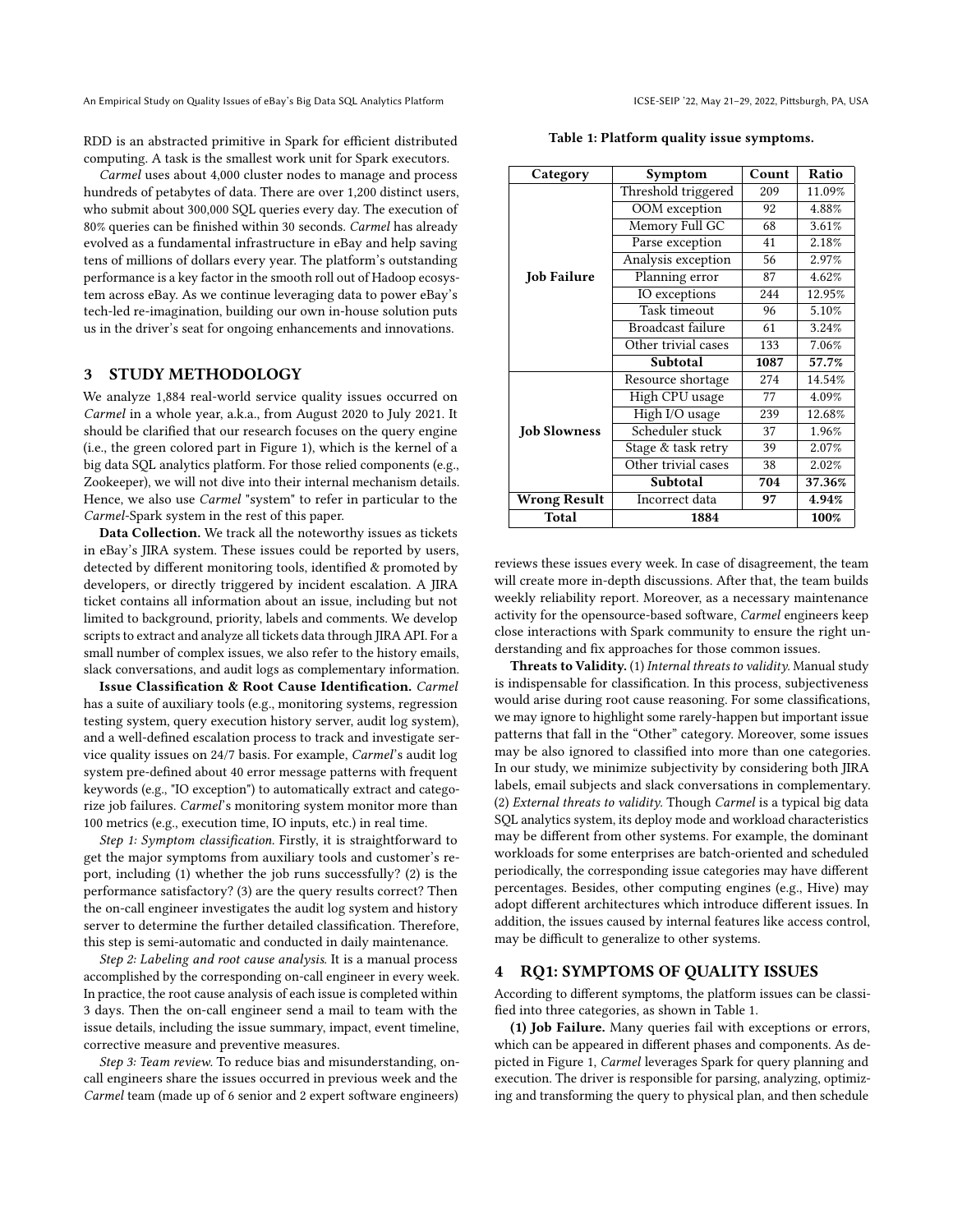tasks inside the plan, whereas the executors are responsible for running the tasks (one thread per task) in a distributed cluster. Job failures can occur in both driver side and executor side.

The most two prominent job failure symptoms are IO exceptions (12.95%) and threshold exceeded exceptions (11.09%). IO exceptions include a wide range of data loading, writing, and shuffling related issues. For example, heavy data shuffling spills large volumes of data into disk and usually produces disk IO related issues. As a shared service for multi-users, to guarantee the system availability, Carmel adds a variety of thresholds in different system modules, including restrictions on data size for join key, broadcast table size, directory item size, download size limits and so on. When these thresholds are triggered, users will get the corresponding error message. The failure symptoms in the query transformation phase, including parsing (2.18%), analyzing (2.97%) and planning (4.62%) are also common and easy to be understood by users. Memoryrelated failures totally occupy 8.49% percentage, including memory full GC (3.61%) and OOM exceptions (4.88%). Almost all memory full GC occurred in driver side, while OOM exceptions exist both in driver side and executor side. In practice, we also pay much attention to memory-related failures with comprehensive monitoring, diagnosing, and discussion. Moreover, the job can fail as broadcast failures (5.89%), task timeout (5.10%) and other trivial cases.

(2) Job Slowness. Many queries run successfully, but users suffer from its low performance. One scenario is the abnormal long execution time that contradicts common sense, for example, a simple query that counts a table with only a hundred of rows takes nearly one hour. Another scenario is the execution of a recurring query takes relatively long time than before. For example, we often notice users' complains like "my query can always finish within 10 minutes, why it spends more than 30 minutes today?"

In the platform side, the most prominent (14.54%) symptom is the resource shortage, especially when the total cluster workload is busy at peak periods (e.g., Monday morning). Too many queries run concurrently, and part of them have no choice to wait for resource allocation. The second most (12.68%) symptom is high IO usage, which covers a wide range of data reading, writing, and shuffling related issues. For example, when a query scans huge tables, we observe explosive IO usage growth. The symptom of high CPU usage is also common (4.09%) in practice. There are CPU intensive functions (e.g., regex pattern match) that involve complex calculations. Meanwhile, system defects (e.g., unimplemented code generation for some operators) can also impact the CPU usage. Besides, job slowness can also manifest as scheduler stuck (1.96%), stage or task retry (2.07%) and other trivial cases.

(3) Wrong Result. Some queries produce wrong results, which can be characterized as incomplete data or incorrect values. Wrong results adversely affect user experience and business, especially those involving payment and finance. Different with job failures and slowness, some wrong results may be identified after several months since they occurred. In our practice, issues falling in this symptom always attract attentions with high priority.

Finding 1: The platform quality issues manifest as more than 15 main symptoms and can be classified into three categories, i.e., Job Failure (57.7%), Job Slowness (37.36%) and Wrong Result (4.94%), indicating the diversity of issues in production environment.

#### 5 RQ2: ROOT CAUSES OF QUALITY ISSUES

After identifying the root causes of these service quality issues listed in Table [1,](#page-2-0) we get the following finding.

Finding 2: The root causes can be classified into three primary categories: 14.54% issues are caused by User Side Faults, 46.02% caused by System Internal Defects in Carmel-Spark during the query planning and execution, and 39.44% caused by Platform Component Mismatches among different open-source components.

#### 5.1 User Side Faults

Each job includes a SQL query, several system-related configurations, and the dataset to be analyzed. User side faults refer to the faults in these three user-defined items. As detailed in Table [3,](#page-4-0) user side faults include SQL anti-patterns (73.16%), improper configurations (20.22%), and others like platform misuse (6.62%).

5.1.1 **SQL Anti-Patterns**. An anti-pattern (AP) refers to a design decision that is intended to solve a problem, but incurs other problems by violating fundamental design principles. The Anti-Patterns in SQL queries can lead to convoluted logical and physical database designs, thereby leads to job failures or performance degradation.

(1) Wrong code intention. Users wrote "correct" queries with correct grammar but wrong intention, leading to unexpected execution (e.g., data explosion) or results. For such cases (e.g, Figure [2\)](#page-3-0), we interact with users and find that the root causes are caused by users' error-prone programming habits.

<span id="page-3-0"></span>

| copy $\&$ paste                                                                                                        | confusing names                                                            |
|------------------------------------------------------------------------------------------------------------------------|----------------------------------------------------------------------------|
| LEFT JOIN p sells1 AS d<br>$\overline{a}$ , $\overline{a}$ and $\overline{a}$<br>ON<br>$a.size = c.size$<br><b>AND</b> | <b>SELECT</b><br>FROM db.p castdev)t                                       |
| JOIN 'p sells2 AS e<br>LEFT<br>atula = cluid<br>ON<br>ia.site = c.site<br>AND                                          | SELECT *<br>FROM db.p castdep) t                                           |
|                                                                                                                        | • procedural method                                                        |
| comment by mistake<br>SELECT a.user id, b.res<br>FROM dw_subscribe_his_a_<br>--try WHERE a.dt>72020'                   | INSERT INTO db.risk<br>VALUES<br>string concatenation<br>( 'A', 1, '2020') |
| JOIN unreg slrs b<br>ON a.user $\overline{Id}$ = b.slr id                                                              | ( 'X', 2, '2020')                                                          |

#### Figure 2: Four typical cases of wrong code intention.

- Copy & paste. Users copy and paste similar code snippets in their scripts but they forget to change the table names or column names, leading to wrong results.
- Confusing names. Many table and view (virtual table) names are very similar, users may misuse each other, leading to wrong semantic results or runtime exceptions.
- Comment clauses by mistake. Users comment some operators by mistake. For example, the WHERE operator was edited mistakenly by a user, which leads to both wrong result and low performance (caused by a large table scan without filter).
- Procedure programming habits. SQL language is declarative with relational operators. In case 4, the logic can be simply and efficiently implemented with a SELECT clause. However, the user writes a script to concatenate all rows into the query, generating a 500MB string that is directly rejected by our platform.

(2) Inefficient SQL patterns. Users write inefficient queries that leads to low job performance, as demonstrated in Figure [3.](#page-4-1)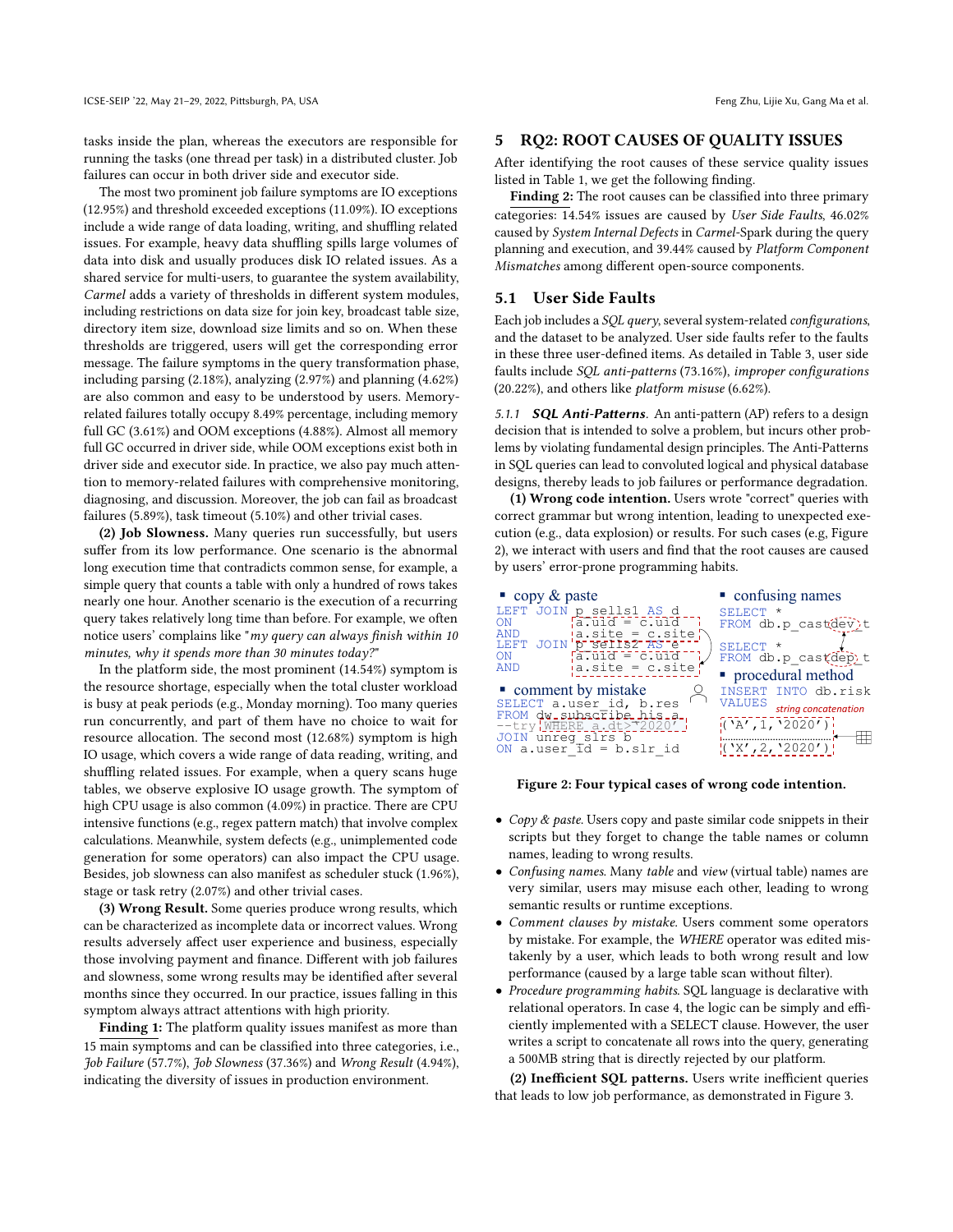|                                    | <b>Job Failure</b> | <b>Job Slowness</b> | <b>Wrong Result</b> | Total       |
|------------------------------------|--------------------|---------------------|---------------------|-------------|
| <b>User Side Fault</b>             | 132                | 115                 |                     | 274(14.54%) |
| <b>System Internal Defect</b>      | 483                | 338                 | 46                  | 867(46.02%) |
| <b>Platform Component Mismatch</b> | 472                | 251                 | 20                  | 743(39.44%) |
| Total                              | 1087(57.7%)        | 704 (37.36%)        | 93 (4.94%)          | 1884 (100%) |

Table 2: Root cause categories of the quality issues.

Table 3: Root causes of the user side faults.

<span id="page-4-0"></span>

| <b>Root Cause</b>          | Count                          | Ratio |        |
|----------------------------|--------------------------------|-------|--------|
| <b>SOL</b><br>Anti-Pattern | Wrong code intention           | 39    | 14.34% |
|                            | Inefficient SQL pattern<br>112 |       | 41.18% |
|                            | Inefficient data model<br>32   |       | 11.76% |
|                            | Non-determinism<br>16          |       | 5.88%  |
|                            | Subtotal                       | 199   | 73.16% |
| Mis-configuration          | Improper parameters            | 55    | 20.22% |
| Other trivial cases        | Platform misuse etc.           | 18    | 6.62%  |
| <b>Total</b>               | 272                            |       | 100%   |

<span id="page-4-1"></span>

| CPU-consuming function                                                                                          |                                                                           | IO-consuming query                                                                                                    |                                                               |
|-----------------------------------------------------------------------------------------------------------------|---------------------------------------------------------------------------|-----------------------------------------------------------------------------------------------------------------------|---------------------------------------------------------------|
| <b>SELECT CASE</b><br>WHEN get json object(s, $\$ .a')= $'1$ '<br>WHEN get_json_object(s, '\$.a')='2'<br>FROM t |                                                                           | <b>SELECT 'A' AS ID</b><br>FROM t WHERE $x = 'XA'$<br><b>UNION ALL</b><br>SELECT 'B' as ID<br>FROM t WHERE $x = 'XB'$ |                                                               |
| Redundant window computation                                                                                    |                                                                           | Redundant join                                                                                                        | Cartesian product                                             |
| <b>SELECT a</b><br>FROM (<br>SELECT row number()AS rn<br>) WHERE $rn = 1$                                       | SELECT max(t1.a)<br><b>FROM t1 LEFT JOIN</b><br>$t2$ ON $t1$ id = $t2$ id |                                                                                                                       | SELECT <sup>*</sup><br>FROM t1 JOIN t2<br>ON t1.id like t2.id |

#### Figure 3: Five typical cases of inefficient SQL patterns.

- CPU-consuming user-defined functions. For complex computation, users can utilize UDF (builtin or user-defined functions) in SQL queries, such as the get\_json\_object in case 1 for processing JSON data. When the UDFs are CPU intensive and invoked many times, they will degrade the job performance.
- IO-consuming query. Some queries that read the same table multiple times can be combined to reuse table scan to reduce IO cost and avoid generating too many tasks.
- Redundant computation. In the query example, only the first record is retrieved after calculating the row number. The redundant computation of window clause degrades performance.
- Redundant operator. Similar to the JOIN in case 4, some operators are redundant and can be simply removed.
- Cartesian product. Joining tables without efficient join condition generates time-consuming Cartesian product. It should be avoided with best rewriting efforts.
- Redundant data. Some special values that represent meaningless data in business are not filtered and participate in query processing. Another typical scenario is the condition on different types. For example, "a.id =  $b.id$ ", in which "a.id" is string and " $b.id$ " is double. When the implicit type coercion fails, it will produce massive NULL values, resulting in data explosion and data skew.

Although the query planning tries best to handle more scenarios, there are still cases out of the coverage. For example, the CPUconsuming function pattern is trivial but difficult to be identified.

(3) Non-determinism. Queries may generate inconsistent results at each execution. Apart from some non-deterministic functions like random(), current shuffle implementation can also introduce uncertainty in group row order.

| SELECT a, b                                    |  |
|------------------------------------------------|--|
| FROM (SELECT row_number()                      |  |
| OVER (PARTITION BY c ORDER BY a) AS rn FROM t) |  |
| WHERE $rn = 1$                                 |  |

For example, the above query first groups rows by column 'c' and then orders the rows in each group by column  $a$ . It achieves the same result when running on a single machine for many times. However, when running in a cluster for many times, the orders of the rows in each group are different since the rows from different nodes are shuffled into one node by network without order. This unordered shuffle leads to inconsistent results.

(4) Inefficient data model design. To improve the big data management and query performance, Carmel provides some advanced data models (formats) for data storage and efficient queries, including partitioned tables, buckets, views, etc. Users sometimes forget to use them or inappropriately use them, leading to low job performance. For example, one user created a table without defining which columns can be partitioned. It may work well when data size is small. However, with the data increase, scanning the whole table reads a large number of files, leading to poor performance.

Finding 3: More than 70% user-side faults caused by SQL antipatterns, including code smells, low performant queries, ambiguous operators, and inefficient data mode design. For error detection, the difficulty centers on ferreting out wrong business semantics from normal queries with correct syntax (i.e., can be successfully parsed and executed). Besides, the pain point is the lack of tools and guidelines for users, especially those who have less experience.

5.1.2 Improper job configurations. Built on Spark, users can specify job parameters, including resource-related configurations such as the memory sizes of driver and executors, as well as dataflowrelated configurations like partition number. However, it is difficult to set and tune these configurations, especially before running the jobs, even for experienced engineers. In practice, many users prefer to get recommended parameters from open forums like StackOverflow. In many cases, the "answer" may be not applicable to their specific jobs, leading to job failure or performance degradation.

Case: Out-of-memory error due to improper data broadcast threshold. We have a configuration-related issue occurred in October 2020, when the user submitted a query to join two tables. One is a 700GB large table, whereas another one is a 1GB table.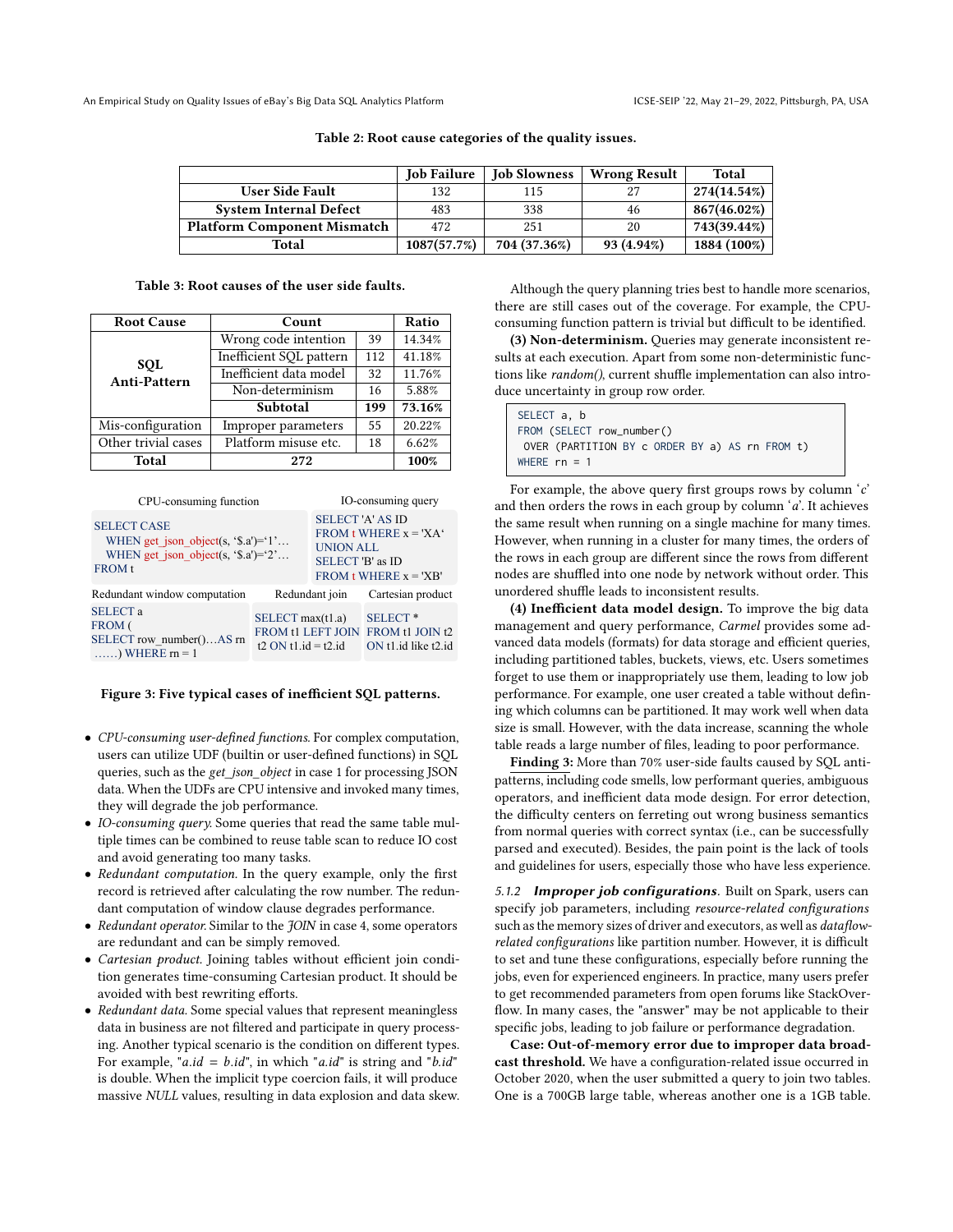<span id="page-5-1"></span>Table 4: Root causes of system internal defects.

| <b>Root Cause</b>         | <b>Detailed causes</b> | Count | Ratio  |
|---------------------------|------------------------|-------|--------|
|                           | Rule issue related     | 43    | 4.96%  |
| Abnormal &                | Rule execution order   | 14    | 1.61%  |
| Sub-optimal               | Suboptimal plan        | 144   | 16.61% |
| query plan                | Inaccurate statistics  | 29    | 3.34%  |
| transformation            | Codegen related        | 11    | 1.27%  |
|                           | Subtotal               | 241   | 27.79% |
|                           | Input data             | 82    | 9.46%  |
| Inefficient runtime       | Intermediate data      | 155   | 17.88% |
| data management           | Output data            | 15    | 1.73%  |
|                           | Subtotal               | 252   | 29.07% |
| Large metadata            | Job & task meta info   | 56    | 6.46%  |
|                           | Shuffle framework      | 97    | 11.19% |
| <b>Internal component</b> | Job DAG Scheduler      | 44    | 5.08%  |
| design limitation         | Job Thrift Server      | 29    | 3.34%  |
|                           | Subtotal               | 170   | 19.61% |
| Other trivial causes      | New feature bug, etc.  | 148   | 17.07% |
| <b>Total</b>              | 867                    |       | 100%   |

Normally, Spark will transform this query to sort-merge based JOIN for joining two tables. To improve query performance, the user searched suggestions<sup>[3](#page-5-0)</sup> on Stackoverflow and tried to make it as a broadcast based *JOIN*, based on the assumption of "big table join small table". After enlarging the broadcast threshold to 500MB (note: the default value is 100MB in our platform), Spark diver tried to buffer and broadcast the 1GB table, leading to the OOM error.

Apart from the resource- and dataflow-related configurations, users sometimes specify wrong client properties, i.e., account/security/privilege related configurations. For example, users may wrongly configure the resource queue name, certificate key or service account when they interact with the Carmel server.

Finding 4: About 20% user-side faults caused by improper userside configurations. It is error-prone especially when the configurations relate to resource usage or dataflow processing behaviors.

Implication: It is practical to enable the system to anticipate and defend against configuration errors. A model to evaluate the configuration's effectiveness is beneficial to address the challenges.

5.1.3 Others. There is also a small number (totally 18 issues) of user side faults related to data privileges (e.g., accessing illegal tables), mismatched (ODBC and JDBC) client versions, and platform misuse (e.g., creating a new table on existing table paths).

#### 5.2 System Internal Defects

Carmel leverages Spark system to transform and execute usersubmitted jobs (i.e., queries, data, and configurations) in a distributed cluster. In case of computation/data/memory-intensive jobs, some Spark internal components, including job (DAG) scheduler, query planner, and distributed execution runtime framework, can suffer from errors or performance degradation due to internal defects, as depicted in Table [4.](#page-5-1)

5.2.1 Abnormal/Suboptimal query plan transformation. After receiving the SQL query, Spark's query planner (in the driver) will transform the query to a physical plan that contains executable stages and tasks as shown in Figure [1.](#page-1-0) This query transformation is sophisticated with four steps [\[1\]](#page-9-2) as follows.

- Logical planing: Spark parses SQL as Unresolved Logical Plan, and then verifies the plan with catalog (i.e., metastore of entities, e.g., tables, columns etc.) to generate Analyzed Logical Plan.
- Logical plan optimization: Spark defines a batch of rules and apply them iteratively to derive Optimized Logical Plan.
- Physical planning: Spark then takes the optimized logical plan and generates Physical Plan. During this phase, Spark decides which algorithm must be used for every operator. For example, the decision on which join algorithm must be used, whether sortmerge based JOIN or broadcast-based hash JOIN, is made at this stage. The cost-based optimization framework $\rm ^4$  $\rm ^4$  leverages data statistics (e.g., row count, max/min values, etc.) to choose the better plan. However, outdated statistics can lead to sub-optimal query plans. AQE<sup>[5](#page-5-3)</sup> (Adaptive Query Execution) tackles with such issues by re-optimizing and adjusting query plans based on runtime statistics collected in the process of query execution.
- Code generation [\[8\]](#page-9-4): Once the best physical plan is chosen, Spark generates Java code that can be compiled and run on each node.

We found that there are a few defects in both the rule-based logical planning and cost-based physical planning. As a result, the query planner generates abnormal or suboptimal query plans, leading to job failures, performance degradation, or wrong results.

Case 1: Abnormal plan due to the incomplete rule. Optimization rule logic bug generates wrong result. Some optimization rules can bring regressions with incorrect computation logic. For example, we ever picked the implementation to optimize "IN" pred-icates<sup>[6](#page-5-4)</sup>, leading to incorrect result. From the predicate "*a in (1, 2,* 4)", we can infer predicate " $a \ge 1$ && $a \le 4$ ". But the optimization ignores the reverse situation, i.e., predicate "*a not in*  $(1, 2, 4)$ " cannot infer the predicate " $a < 1$ && $a > 4$ ".

Case 2: Abnormal plan due to wrong rule order. In a job failure case, the generated JOIN plan has different left and right side partition numbers. EnsureRequirements rule should be invoked before RemoveRedundantSorts rule<sup>[7](#page-5-5)</sup>. The RemoveRedundantSorts rule uses SparkPlan's output partitioning information to check whether a sort node is redundant. Since some operators require left and right partitioning to have the same number of partitions, which is not necessarily true before applying the EnsureRequirements rule. Consequently, if the RemoveRedundantSorts rule is invoked before the EnsureRequirements rule, a query can fail with exceptions.

Case 3: Abnormal plan due to rule conflict. Rule conflicts between PaddingAndLengthCheckForCharVarchar and ResolveAg-gregateFunctions<sup>[8](#page-5-6)</sup>. ResolveAggregateFunctions is a hacky rule and it calls 'executeSameContext' to generate a 'resolved agg' to determine which unresolved sort attribute should be pushed into the 'agg'. However, after we add the PaddingAndLengthCheckFor-CharVarchar rule which will rewrite the query output, thus, the

<span id="page-5-0"></span><sup>3</sup>Tuning broadcast threshold: https://tinyurl.com/y2f8rvnw

<span id="page-5-2"></span><sup>4</sup>Cost Based Optimization: https://issues.apache.org/jira/browse/SPARK-16026

<span id="page-5-3"></span><sup>5</sup>AQE: https://issues.apache.org/jira/browse/SPARK-33828

<span id="page-5-4"></span><sup>6</sup> IN optimization: https://issues.apache.org/jira/browse/SPARK-32792

<span id="page-5-5"></span><sup>7</sup>Rule order issue: https://issues.apache.org/jira/browse/SPARK-33472

<span id="page-5-6"></span><sup>8</sup>Rule conflict: https://issues.apache.org/jira/browse/SPARK-34003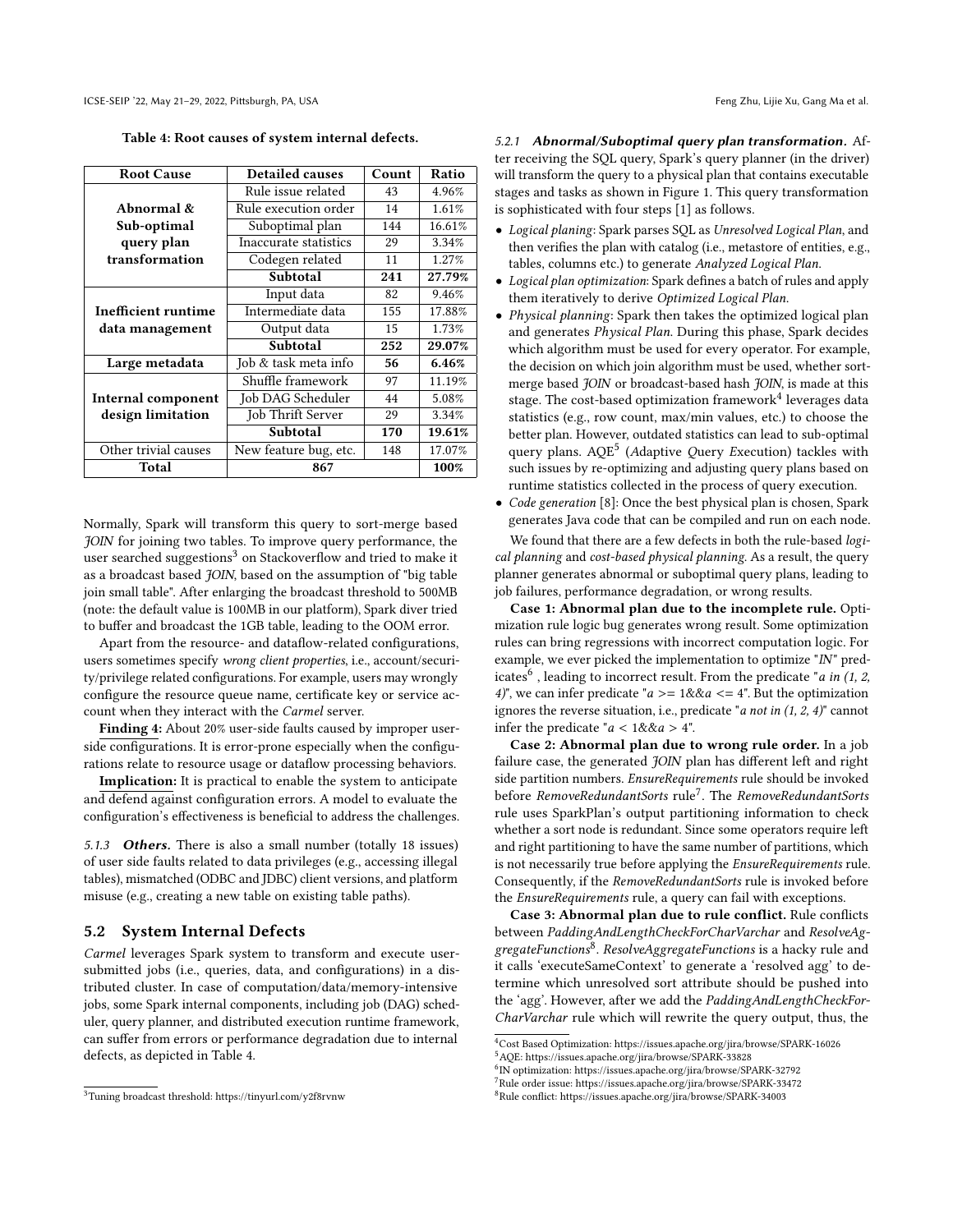An Empirical Study on Quality Issues of eBay's Big Data SQL Analytics Platform **ICSE-SEIP '22, May 21-29, 2022, Pittsburgh**, PA, USA

'resolved agg' cannot match original attributes anymore. It causes some dissociative sort attributes to be incorrectly pushed in.

Case 4: Sub-optimal plan because DPP rule does not work with AQE. DPP<sup>[9](#page-6-0)</sup> (i.e., Dynamic Partition Pruning) is the optimization to add dynamic partition pruning filter for partitioned table. We ever found about 4 cases, in which DPP can not be applied with AQE, leading to exception by huge scan of sub-optimal plan without partition filter. We reported the issue $10$  and fixed it collaboratively.

Finding 5: There are 27.79% issues in system internal defects caused by abnormal/suboptimal query plan. Big data SQL planner suffers from correctness and efficiency problems, including rule's correctness/completeness/integrity guarantee, inefficient cost model, and inaccurate statistical runtime data.

Implication: More comprehensive check on query plan integrity is necessary to ensure the correctness. It is also significant to improve the adaptive policy to cover more scenarios.

5.2.2 Inefficient runtime data management. Current big data frameworks like Spark use the data parallelism paradigm [\[22\]](#page-9-5) to execute jobs. The key features of this paradigm are (1) dividing input/intermediate data into small partitions and launching tasks to process them in parallel, (2) leveraging data shuffle mechanisms like hash-based shuffle to exchange intermediate data like intermediate computing results among tasks, (3) leveraging in-memory data structures and cache mechanisms to improve the IO performance. Since the runtime input/intermediate/output data of tasks are dynamically changing, unexpected large runtime data can lead to job failures or high resource consumption. Although there are some resource control mechanisms such as spilling large shuffled data onto disk and cache replacement, big data frameworks still suffer when there are unexpected data sizes or distributions.

Case 1: Large input data with massive small files. A small file refers to a data file that is much smaller than the HDFS's default block size (e.g., 128 MB). There are about 15 cases that have millions of small files. These small files are generated from different data sources or the resultant of data processing jobs. Small files not only degrade the job performance due to more disk seeks, but also incur a substantial task scheduling overhead.

Case 2: Large intermediate data with data skew. About 20 cases with JOIN queries suffer from OOM errors caused by the data skew. Joining big tables needs to shuffle large data among tasks. Some tasks will receive much more data than others, if there are data skew like skewed key distribution. As a result, these tasks need to aggregate more data in memory and tend to suffer from long execution time or OOM errors. In order to alleviate this problem, Spark's skew join optimization<sup>[11](#page-6-2)</sup> can detect data skew from the statistics of shuffle data and split the skewed partitions into smaller sub-partitions. However, this optimization only works for basic sort-merge join, and cannot be used for other cases such as join with bucket tables and join with aggregation.

Case 3: Large output data. Some queries tend to generate large unexpected output data during data processing. For instance, Cartesian JOIN queries need to perform Cartesian product on two tables. As a result, each row will be outputted many times, leading to the explosion of output data. In one case, joining one 10MB table with one 15MB table leads to more than 500GB output data, which exceeds the user's space quota size with IO exception.

Finding 6: Nearly 30% of system internal defects are caused by inefficient runtime data management. Big data framework suffers from both memory and I/O pressures brought by unexpected large runtime data, such as small files and data skew.

5.2.3 Inefficient job metadata management. To facilitate job scheduling and monitoring, Spark keeps various job metadata in driver, including lineage information (i.e., the dependencies among tasks), dataflow/resource metrics of each stage and each task, RPC messages, etc. In case of heavy workloads, there will be large volumes of job metadata. Since the driver is a single JVM process, large job metadata will lead to OOM errors, IO exception or job hanging.

Case: large task event metadata caused full GC. In September 2020, we encountered a heavy task event metadata related full  $GC<sup>12</sup>$  $GC<sup>12</sup>$  $GC<sup>12</sup>$ , in which a query held over 100GB memory. Through the heap dump investigation, we found a stage contained dozens of thousands of tasks and each task held thousands of file names. Thus, the scheduler held millions of task event metadata. All accumulator objects will use Spark listener events to deliver to the event loop and even a full GC can not release memory.

Finding 7: Inefficient job metadata management can impact the system's reliability and performance. There are totally 56 cases suffer from large metadata under heavy jobs.

Implication: It is possible to leverage runtime features, approximate algorithms or compression techniques to design memoryefficient data structures. For example, redundant metadata fields can be marked as soft or weak references in JVM. We can also design distributed schedulers for scheduling large numbers of tasks.

5.2.4 **Component design limitation.** Apart from the abovementioned defects, big data frameworks like Spark are also confronted with common problems in system internal component mechanisms that involve scalability, reliability, and performance.

Case 1: Aggressive fault tolerance strategy. We ever encountered 3 cases with a big number (i.e., 3000) for retrying failed tasks, resulting in at least four times slowdown. These cases trouble users whether to kill & re-submit the query or just waiting for the result, and occupies too much resources. After investigation, we found the root cause is Spark's endless retry  $logic^{13}$  $logic^{13}$  $logic^{13}$ : "we should ideally differentiate these task statuses so that they don't count towards the failure limit". That is, several special task types (e.g., speculative commit tasks) may step into endless retry scenarios.

Case 2: Scalability limitations and inefficiency of shuffle framework. We found 93 job slowness issues harmed by heavy shuffle operators, including window clauses, SORT and JOIN operator. With the rapid growth of data size and scale of deployment, shuffling is becoming a bottleneck of further scaling the infrastructure. Current shuffle framework provides a good balance of fault-tolerance and performance, the fast growth of workloads poses defects on reliability (e.g., all-to-all node connections), IO efficiency (e.g., billions of small random disk reads) and scalability (i.e., the

<span id="page-6-0"></span> $^9$  DPP: https://issues.apache.org/jira/browse/SPARK-11150  $\,$ 

<span id="page-6-1"></span><sup>10</sup>DPP with AQE: https://issues.apache.org/jira/browse/SPARK-30186

<span id="page-6-2"></span><sup>11</sup>Skew join optimization: https://issues.apache.org/jira/browse/SPARK-29544

<span id="page-6-3"></span> $^{12}$  Accumulators full GC: https://issues.apache.org/jira/browse/SPARK-32994

<span id="page-6-4"></span><sup>13</sup>Task retry: https://issues.apache.org/jira/browse/SPARK-8167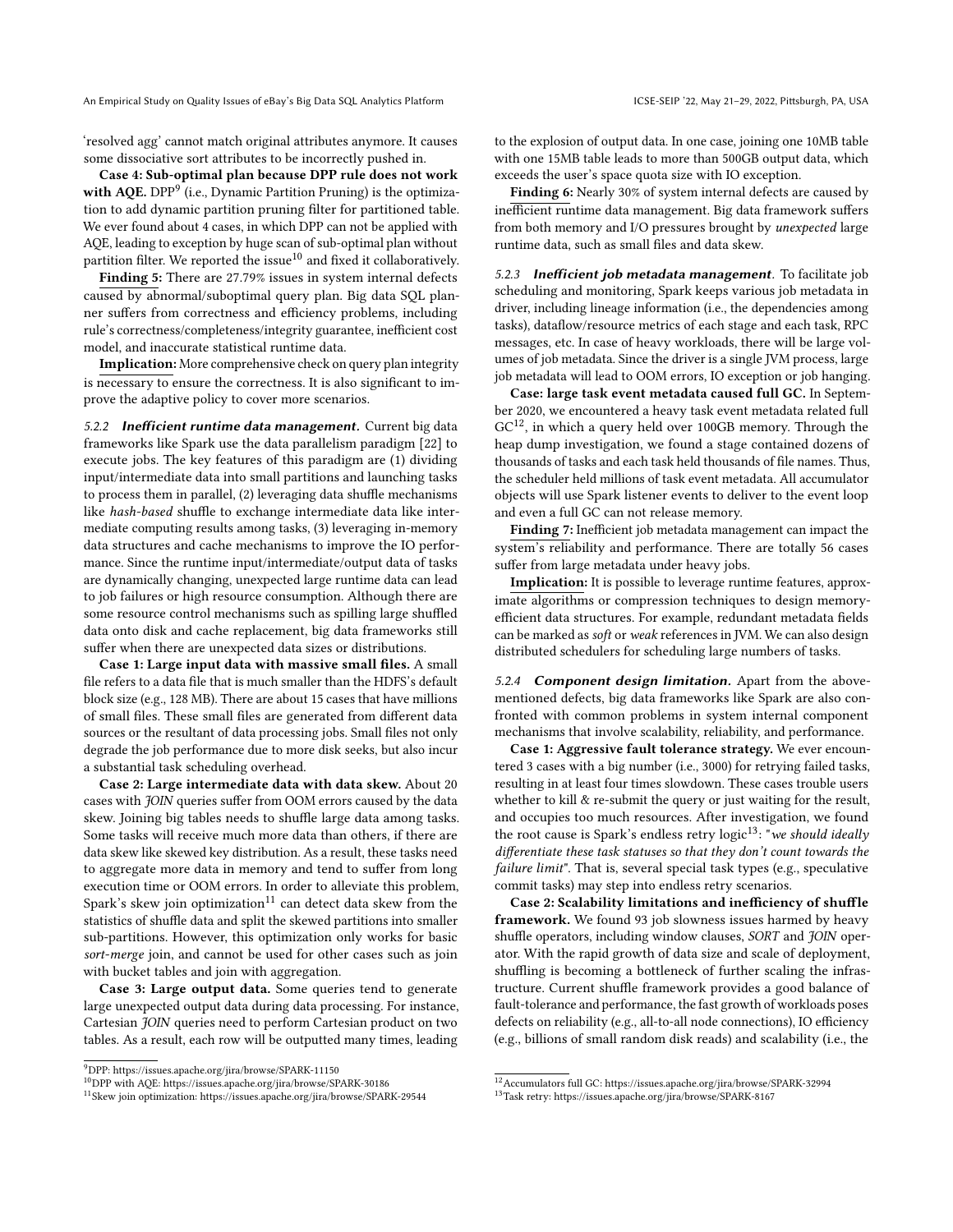<span id="page-7-1"></span>

| <b>Root Cause</b>                 | Count | Ratio  |
|-----------------------------------|-------|--------|
| Incorrect interface assumption    | 454   | 61.10% |
| Insufficient service federation   | 158   | 21.27% |
| Cross-component mis-configuration | 57    | 7.67%  |
| Non-reproduced                    | 23    | 3.10%  |
| Others                            | 51    | 6.86%  |
| Total                             | 743   | 100%   |

reduction of average block size). There are also many efforts on optimizing the shuffle framework, such as Facebook's  $\text{Case} \text{O}^{14}$  $\text{Case} \text{O}^{14}$  $\text{Case} \text{O}^{14}$ .

Finding 8: There are about 20% of system issues that can be attributed to the architecture design limitations of Spark's internal components, such as scheduler, shuffle service, and etc.

Implication: Fault tolerance, scalability, and performance are popular and long-standing topics in big data frameworks. There is no universal solution for all scenarios. It is more practical to combine platform-specific characteristics (e.g., workload distribution, data properties, etc.) with advanced techniques to improve the scalability, fault-tolerance and performance of the platform.

## 5.3 Platform Component Mismatches

Carmel glues multiple open-source software components together and orchestrates them as a big data SQL analytics platform. It relies on multi-layer services. Any mismatches among them, as depicted in Table [5,](#page-7-1) can lead to runtime errors.

5.3.1 Incorrect interface assumption. Interfaces are the main bridges among different components to integrate. When the workloads in production environment violates the interface assumptions, component mismatch issues occurred.

Case 1: The lack of corner case handling. Spark blacklist logic cannot perfectly handle the case of YARN RM restart. There were more than 50 jobs failed due to the YARN resource manager restart. After investigation, we found the Spark's check logic problem would add all worker nodes into the blacklist, but actually there's no black listed nodes. However, the current solution<sup>[15](#page-7-2)</sup> in Apache Spark community is still a partial alleviation.

"Adding double check \*\*\* can not actually resolve the issue. When active RM switches \*\*\* will be less than some small value.

If it equals to like 1, then it will trigger the \*\*\* check."

"Not sure what the status of that PR is, so I will merge this and attach to the JIRA as a partial fix."

Case 2: Unlimited space quota assumption. More than 40 queries failed with "not enough space" when writing data, even user's space quota is enough. Spark calls Hadoop's output inter- $\rm{face^{16}}$  $\rm{face^{16}}$  $\rm{face^{16}}$  to write data into HDFS. When writing data, each task will pre-request block-sized (e.g., 256MB) storage with replication factor. For example, 10,000 tasks will try to acquire  $256MB * 3 * 10000 =$ 7.3TB, even when the real result size is only 1MB. Consequently, if the directory remaining space is less than 7.3TB, the query will fail with the "fake" quota exceeded exception. However, space quota

management is common in production, violating of the assumption of "infinite space of user's data directory".

Finding 9: The majority (61.10%) of the platform component mismatch issues are caused by incorrect interface assumptions, including corner cases, restrictions, data presentation (e.g., encoding scheme and case sensitivity) and so on. Whether the interface assumption is suitable for production environment is not well anticipated in open source software.

Implication: Extensive integration testing with efficient approaches to narrow down the state space are essential to find out the incorrect assumptions about the meaning, units, or boundaries of the data being passed between components.

5.3.2 Insufficient service federation. There are 158 (21.27%) issues caused by component service down. Among these cases, most errors (93) are related to Hadoop service, including NameNode failure, YARN resource manager restart, etc. There are 25 errors caused by Hive metastore and 9 errors caused by Zookeeper. There are also 5.06% MySQL-related errors. The remaining issues are caused by other inner-built components in eBay.

Although platform environment errors generally lead to a great quantity of failures, most of them can be monitored and fixed quickly. In May 2021, we encountered an incident with the highest priority. The HMS service blocked nearly 1,000 queries for more than 6 hours. Although we had two HMS servers for balance, one was crashed and the other was stuck due to heavy read and write access. This impressive incident urged us to realize the importance of service federation. We have now built up 10 HMS servers.

5.3.3 Cross-component mis-configuration. Configuration mismatches are among the most urgent but thorny problems in software reliability. Improper configuration across different components in Carmel, such as HDFS data storage, can lead to job failures, performance degradation, and wrong results.

Case 1: Component mis-configuration leads to job failures. In December 2020, Hadoop HDFS developers updated the configurations for HDFS mount point table, leading to the failures of more than 100 Spark jobs in Carmel. After investigation, we found that when writing data, *Carmel* relies the Hadoop's rename operation to move data between HDFS paths. This operation is only allowed within the same mount point, conflicting with the newly updated mount point configuration.

Case 2: Risk Hadoop configuration that produces incompleteness result. Some configurations are used to enable performance optimizations while sacrificing data correctness to a certain extent, such as the file output committer algorithm<sup>[17](#page-7-4)</sup> during writing data. If it is configured as version V2, each task will move output into the final directory concurrently, saving a lot of time for the driver when job is committing. However, if the job fails, partial data will be inserted, leading to an incomplete result.

Finding 10: About 7.67% of the platform component mismatch issues are caused by cross-component mis-configurations.

Implication: The mis-configuration problem becomes more prominent in big data ecosystem, in which components are configurable with hundreds of knobs.

<span id="page-7-0"></span><sup>14</sup>Casco: https://tinyurl.com/t73f3rmj

<span id="page-7-2"></span><sup>15</sup>YARN RM restart: https://issues.apache.org/jira/browse/SPARK-29683

<span id="page-7-3"></span><sup>16</sup>SQLHadoopMapReduceCommitProtocol: https://tinyurl.com/fkyb44y9

<span id="page-7-4"></span><sup>17</sup>Risk configuration: https://issues.apache.org/jira/browse/SPARK-36121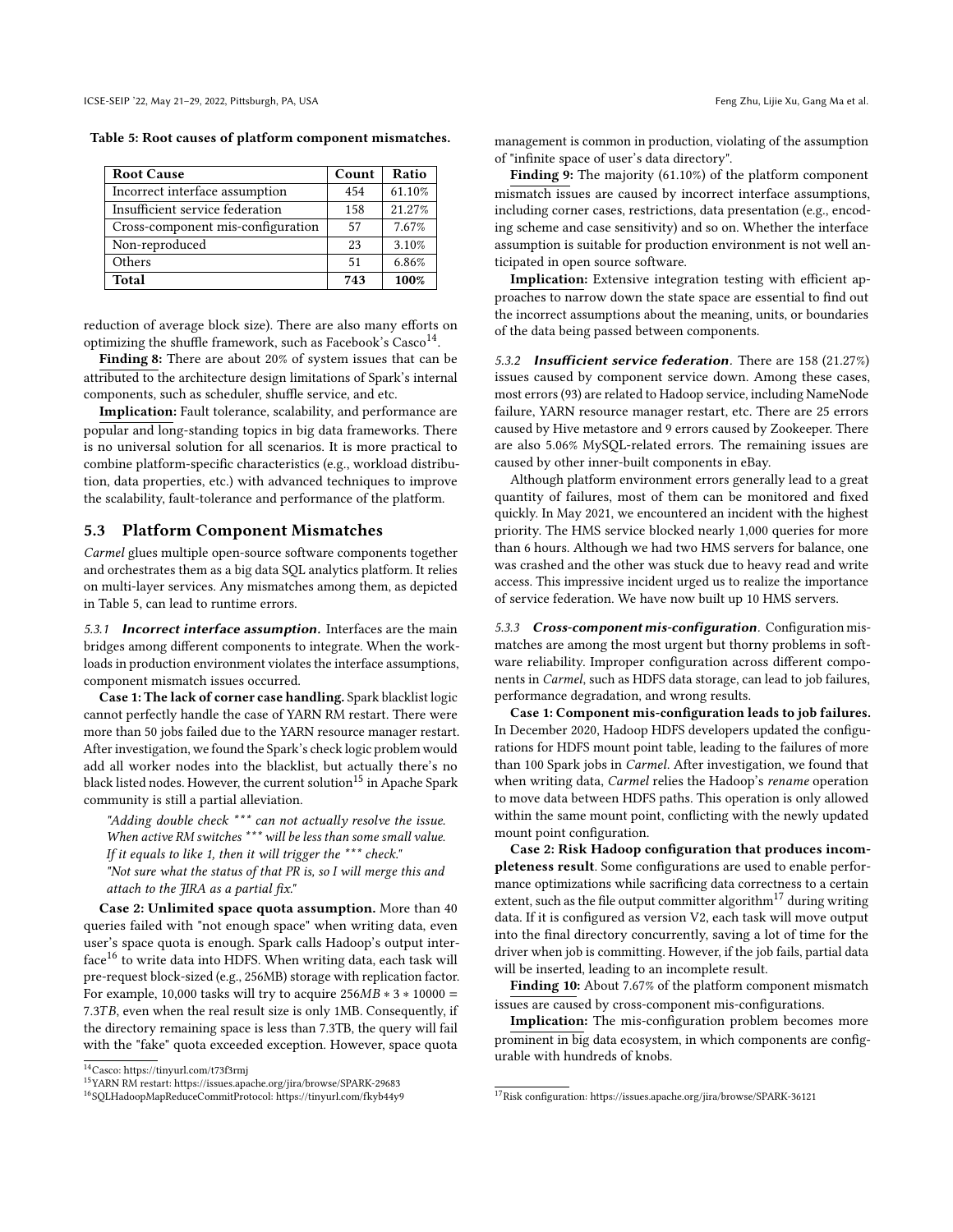5.3.4 **Non-reproduced**. Some issues are difficult to reproduce for root cause diagnostic due to "elastic" or "dynamic" mechanisms. For example, YARN allocates resource containers for Spark executors and recycles them again after executor tasks finished. Consequently, even for the same job, the runtime generally differs on data splits, cluster nodes and hardware environments. We ever encountered a confusing JVM fatal error about memory crush, the detailed logs of which are deleted by YARN container. We also failed when try to reproduce it with more than 100 times stimulated workloads. There is a similar case<sup>[18](#page-8-0)</sup> discussed in community. However, the ticket is also closed and marked as "Cannot Reproduce".

"Thanks for the bug report, but I think we couldn't move it forward because no developer could reproduce this issue based on the given information. So, I think the reporter needs more work to narrow down the issue and make other developer understood. At least, we need a simple query and test data to reproduce it."

Finding 11: The elastic architecture advocated by big data ecosystem (especially the resource management systems like YARN) can also make some issues (totally 23) difficult to be reproduced.

5.3.5 Others. There is also a small number (totally 51 issues) of platform component mismatch related with component privilege (e.g., HDFS directory owner change), cluster environment (e.g., network sentinel rules), and etc.

## 6 RQ3: LESSONS AND INSIGHTS

From the root causes, we can see that there are many research opportunities to improve the reliability and performance of big data analytics platform like Carmel. We summarize our lessons with pain points and insights for the future research directions.

(1) SQL anti-pattern detector for big data. Section 5.1 indicates that users may unknowingly introduce anti-patterns (e.g., improper data model usage, etc.) that violate fundamental design principles. In practice, it is manual-intensive and time-consuming to diagnose and fix these anti-patterns. For example, we spend plenty of time to "guess" wrong code intention cases, analyze query intention and interact with users. Despite of many efforts like SQLCheck [\[3\]](#page-9-6), there is not any tools for big data analytics platform in production, which share unique characteristics in data splitting, data model, distributed execution, and etc. For the ease of system maintenance, an automatic and intelligent anti-pattern detector can free both users and engineers from these pain points.

(2) Effective query plan transformation. Section 5.2 demonstrates the performance and correctness problems in the query planner. For the correctness (e.g., completeness, conflict, etc), there is no feasible approach or practice in industry for rule semantic expression and validation. Current practice relies on developers' professional knowledge. A feasible potential solution is to enforce more correctness validations. The performance of the plan is decided by query optimizers, the most popular research topic in database area. Current sophisticated approaches like XX system [\[12\]](#page-9-7) advocate the direction of leveraging more adaptive policies that are learned systematically from the data and workloads. It is possible to take advantage of historical execution metrics and design advanced dynamic models with machine learning techniques.

(3) Automatic configuration. Section 5.1 and Section 5.3 reveal the mis-configuration pains in user-side and platform crosscomponent. How to quantitatively evaluate the impact of configuration change and guide the configuration tuning are long-standing problems. The main challenge is that the runtime dataflow and resource usage are dynamically changing and determined by many factors such as data properties, resource usage, etc. In practice, we restrict some resource-related parameters in user side. As for the platform side, the cross-component configuration maintenance relies heavily on developer's experience. A potential solution is to build a dynamic model to quantify the relationship among the configurations, dataflow, and resource usage. Dynamic means that the model needs to capture the runtime varying dataflow information and resource usage for model accuracy.

(4) Efficient data and resource management. In Section 5, we can see that large runtime data and resource management defects can lead to job failures and slowness. Current data and resource management policies are simple and threshold-based. For example, if the shuffled data in the memory achieves the threshold, Spark will spill it onto disk. High threshold raises the risk of memory-related issues like OOM, while a low threshold brings heavy burden on disk I/Os. How to effectively manage the runtime data as well as the resource is a practical problem. The main challenge lies in the tradeoffs among performance, reliability, and fairness. According to the root cause analysis, it is possible to design more advanced data and resource managers such as memory-efficient data structures for intermediate/output/cached data, common data skew handlers, more precise memory usage estimator and predictor [\[16\]](#page-9-8), etc.

(5) Advanced replay and diagnosis tools. Big data platform's flexible architecture determines that the issues can occur among multi-layers and multi-components, aggravating the difficulties of root cause identification and issue fix. The challenges lie in: (1) necessity of deep knowledge on all the layers, (2) the lack of reproducible mechanism (e.g., the error in Section 5.3.4). In our daily maintenance activity, the pain point is that more than 30% system internal errors (e.g., full GC) require developers to trace back from low-level abnormal items (e.g., dumped memory objects) to high-level query. We need more advanced replay and diagnosis framework that enables horizontally tracking among different components, and vertically tracing the errors back to wrong operators, improper configurations, and etc.

## 7 RELATED WORK

Empirical studies on big data systems. Over the years, there have been many empirical studies on data-intensive scalable computing systems (DISC). Dinu and Ng [\[4\]](#page-9-9) analyzed Hadoop behavior under failures of compute nodes and found that a single failure can result in unpredictable system performance. Xiao et al. [\[17\]](#page-9-10) conducted a study on commutativity, nondeterminism, and correctness of data-parallel programs and revealed interesting findings that non-commutative reduce functions lead to five bugs. Ding et al. [\[21\]](#page-9-11) investigated 198 failures occurred on Cassandra, HBase, HDFS, MapReduce, and Redis. They found that almost all failures require only 3 or fewer nodes to reproduce, and the majority of catastrophic failures could easily be prevented by performing simple testing on

<span id="page-8-0"></span><sup>18</sup>JVM fatal error: https://issues.apache.org/jira/browse/SPARK-29767